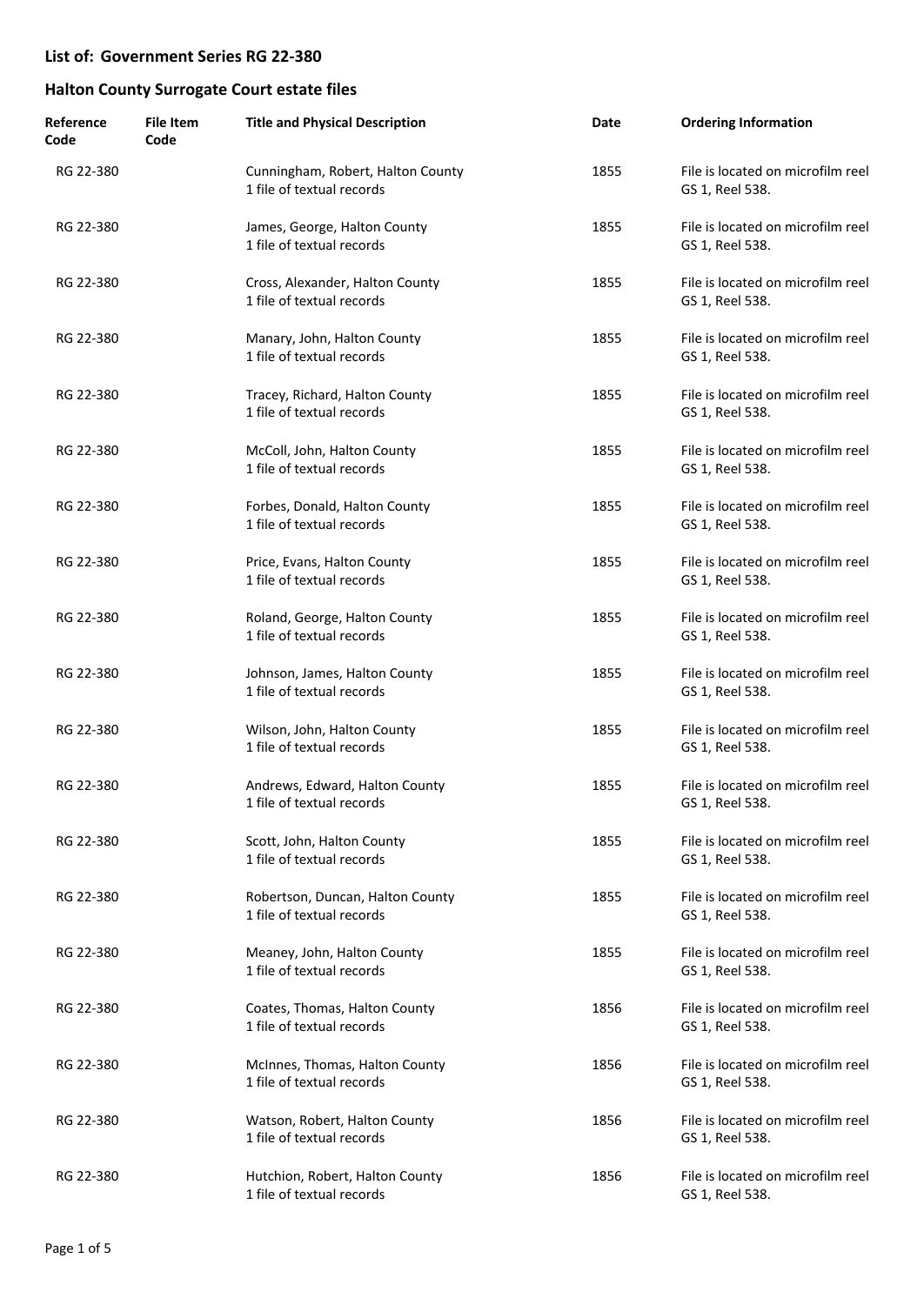| Reference<br>Code | File Item<br>Code | <b>Title and Physical Description</b>                           | Date | <b>Ordering Information</b>                          |
|-------------------|-------------------|-----------------------------------------------------------------|------|------------------------------------------------------|
| RG 22-380         |                   | McWha, John, Halton County<br>1 file of textual records         | 1856 | File is located on microfilm reel<br>GS 1, Reel 538. |
| RG 22-380         |                   | Winter, Thomas, Halton County<br>1 file of textual records      | 1856 | File is located on microfilm reel<br>GS 1, Reel 538. |
| RG 22-380         |                   | Rusk, William, Halton County<br>1 file of textual records       | 1856 | File is located on microfilm reel<br>GS 1, Reel 538. |
| RG 22-380         |                   | Adams, Rufus, Halton County<br>1 file of textual records        | 1856 | File is located on microfilm reel<br>GS 1, Reel 538. |
| RG 22-380         |                   | Stephens, Richard, Halton County<br>1 file of textual records   | 1856 | File is located on microfilm reel<br>GS 1, Reel 538. |
| RG 22-380         |                   | Oney, Samuel, Halton County<br>1 file of textual records        | 1856 | File is located on microfilm reel<br>GS 1, Reel 538. |
| RG 22-380         |                   | Hay, Thomas, Halton County<br>1 file of textual records         | 1856 | File is located on microfilm reel<br>GS 1, Reel 538. |
| RG 22-380         |                   | Stewart, Donald, Halton County<br>1 file of textual records     | 1856 | File is located on microfilm reel<br>GS 1, Reel 538. |
| RG 22-380         |                   | McNaughton, Malcolm, Halton County<br>1 file of textual records | 1856 | File is located on microfilm reel<br>GS 1, Reel 538. |
| RG 22-380         |                   | Flemming, Robert, Halton County<br>1 file of textual records    | 1856 | File is located on microfilm reel<br>GS 1, Reel 538. |
| RG 22-380         |                   | Creighton, John, Halton County<br>1 file of textual records     | 1856 | File is located on microfilm reel<br>GS 1, Reel 538. |
| RG 22-380         |                   | Feebzel, Charles, Halton County<br>1 file of textual records    | 1856 | File is located on microfilm reel<br>GS 1, Reel 538. |
| RG 22-380         |                   | Dixon, Thomas, Halton County<br>1 file of textual records       | 1856 | File is located on microfilm reel<br>GS 1, Reel 538. |
| RG 22-380         |                   | Coates, Robert D., Halton County<br>1 file of textual records   | 1857 | File is located on microfilm reel<br>GS 1, Reel 538. |
| RG 22-380         |                   | Bates, Theodore, Halton County<br>1 file of textual records     | 1857 | File is located on microfilm reel<br>GS 1, Reel 538. |
| RG 22-380         |                   | Fish, Joseph, Halton County<br>1 file of textual records        | 1857 | File is located on microfilm reel<br>GS 1, Reel 538. |
| RG 22-380         |                   | Stewart, James, Halton County<br>1 file of textual records      | 1857 | File is located on microfilm reel<br>GS 1, Reel 538. |
| RG 22-380         |                   | Hume, George, Halton County<br>1 file of textual records        | 1857 | File is located on microfilm reel<br>GS 1, Reel 538. |
| RG 22-380         |                   | Calvert, Edward, Halton County<br>1 file of textual records     | 1857 | File is located on microfilm reel<br>GS 1, Reel 538. |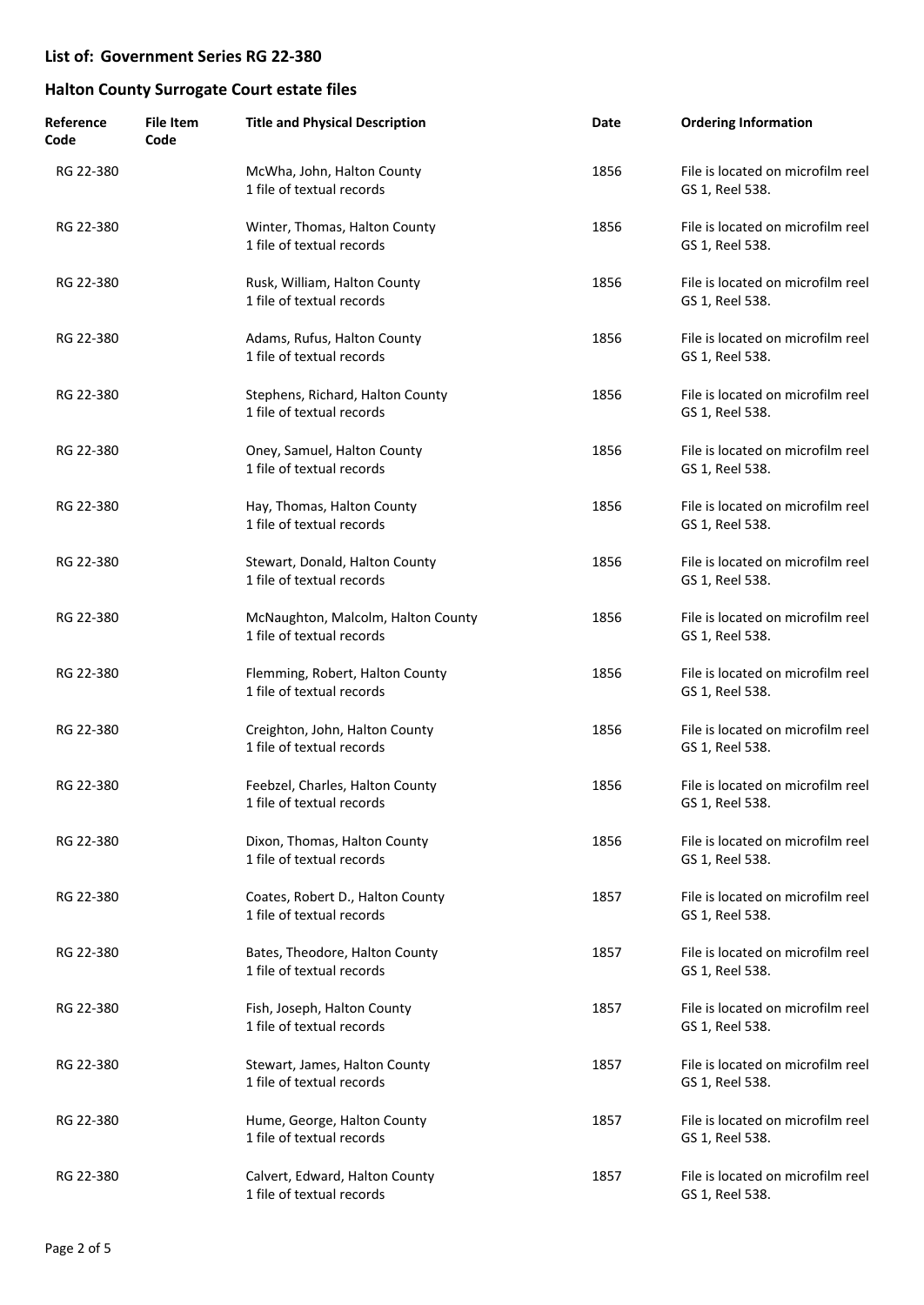| Reference<br>Code | <b>File Item</b><br>Code | <b>Title and Physical Description</b>                                         | Date | <b>Ordering Information</b>                          |
|-------------------|--------------------------|-------------------------------------------------------------------------------|------|------------------------------------------------------|
| RG 22-380         |                          | Kelly, Kerren, Halton County<br>1 file of textual records                     | 1857 | File is located on microfilm reel<br>GS 1, Reel 538. |
| RG 22-380         |                          | Cobban, James, Halton County<br>1 file of textual records                     | 1857 | File is located on microfilm reel<br>GS 1, Reel 538. |
| RG 22-380         |                          | McTavish, John, Halton County<br>1 file of textual records                    | 1857 | File is located on microfilm reel<br>GS 1, Reel 538. |
| RG 22-380         |                          | Bardwell, William, Halton County<br>1 file of textual records                 | 1857 | File is located on microfilm reel<br>GS 1, Reel 538. |
| RG 22-380         |                          | Switzer, Samuel, Halton County<br>1 file of textual records                   | 1857 | File is located on microfilm reel<br>GS 1, Reel 538. |
| RG 22-380         |                          | Sinclair, William, Halton County<br>1 file of textual records                 | 1857 | File is located on microfilm reel<br>GS 1, Reel 538. |
| RG 22-380         |                          | Holmes, Clark B., Halton County<br>1 file of textual records                  | 1857 | File is located on microfilm reel<br>GS 1, Reel 538. |
| RG 22-380         |                          | Hopkins, Daniel E. (Guardianship), Halton County<br>1 file of textual records | 1857 | File is located on microfilm reel<br>GS 1, Reel 538. |
| RG 22-380         |                          | Warring, William, Halton County<br>1 file of textual records                  | 1857 | File is located on microfilm reel<br>GS 1, Reel 538. |
| RG 22-380         |                          | McBain, Donald, Halton County<br>1 file of textual records                    | 1857 | File is located on microfilm reel<br>GS 1, Reel 538. |
| RG 22-380         |                          | Darling, Jane, Halton County<br>1 file of textual records                     | 1857 | File is located on microfilm reel<br>GS 1, Reel 538. |
| RG 22-380         |                          | Cowan, Robert, Halton County<br>1 file of textual records                     | 1857 | File is located on microfilm reel<br>GS 1, Reel 538. |
| RG 22-380         |                          | Shanghney, Michael, Halton County<br>1 file of textual records                | 1857 | File is located on microfilm reel<br>GS 1, Reel 538. |
| RG 22-380         |                          | Simpson, Thomas, Halton County<br>1 file of textual records                   | 1857 | File is located on microfilm reel<br>GS 1, Reel 538. |
| RG 22-380         |                          | Friller, Adam H., Halton County<br>1 file of textual records                  | 1857 | File is located on microfilm reel<br>GS 1, Reel 538. |
| RG 22-380         |                          | Brown, Joseph, Halton County<br>1 file of textual records                     | 1857 | File is located on microfilm reel<br>GS 1, Reel 538. |
| RG 22-380         |                          | Hall, James, Halton County<br>1 file of textual records                       | 1857 | File is located on microfilm reel<br>GS 1, Reel 538. |
| RG 22-380         |                          | Edwards, James, Halton County<br>1 file of textual records                    | 1857 | File is located on microfilm reel<br>GS 1, Reel 538. |
| RG 22-380         |                          | Calvert, George, Halton County<br>1 file of textual records                   | 1857 | File is located on microfilm reel<br>GS 1, Reel 538. |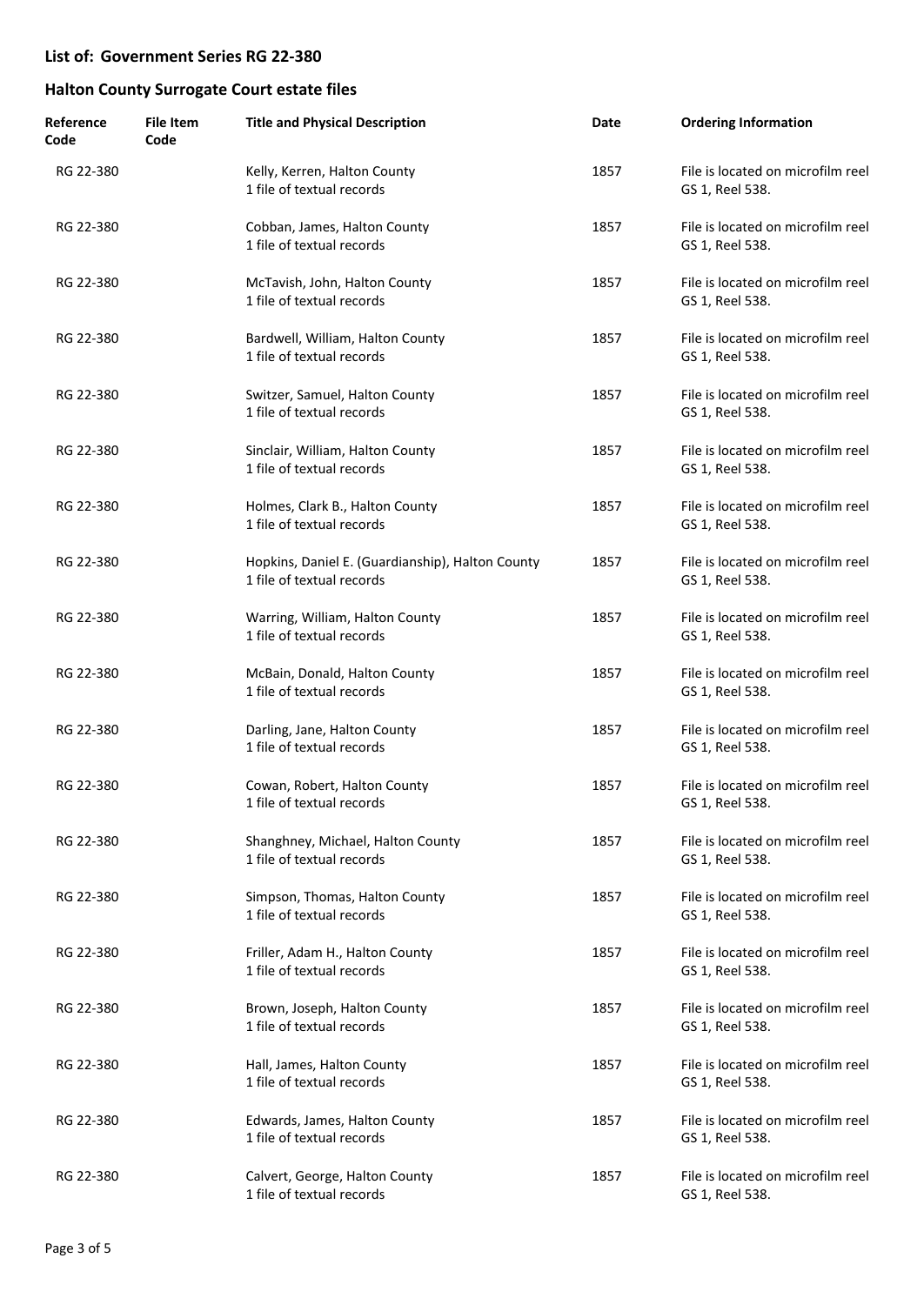| Reference<br>Code | <b>File Item</b><br>Code | <b>Title and Physical Description</b>                                    | Date | <b>Ordering Information</b>                          |
|-------------------|--------------------------|--------------------------------------------------------------------------|------|------------------------------------------------------|
| RG 22-380         |                          | Jarvis, William, Halton County<br>1 file of textual records              | 1857 | File is located on microfilm reel<br>GS 1, Reel 538. |
| RG 22-380         |                          | Ebbage, Thomas, Halton County<br>1 file of textual records               | 1858 | File is located on microfilm reel<br>GS 1, Reel 538. |
| RG 22-380         |                          | Dice, George, Halton County<br>1 file of textual records                 | 1858 | File is located on microfilm reel<br>GS 1, Reel 538. |
| RG 22-380         |                          | Cargill, James, Halton County<br>1 file of textual records               | 1858 | File is located on microfilm reel<br>GS 1, Reel 538. |
| RG 22-380         |                          | Alton, Ann, Halton County<br>1 file of textual records                   | 1858 | File is located on microfilm reel<br>GS 1, Reel 538. |
| RG 22-380         |                          | Cook, John, Halton County<br>1 file of textual records                   | 1858 | File is located on microfilm reel<br>GS 1, Reel 538. |
| RG 22-380         |                          | Nixon, George, Halton County<br>1 file of textual records                | 1858 | File is located on microfilm reel<br>GS 1, Reel 538. |
| RG 22-380         |                          | Moore, Richard, Halton County<br>1 file of textual records               | 1858 | File is located on microfilm reel<br>GS 1, Reel 538. |
| RG 22-380         |                          | McKinnon, Farchar, Halton County<br>1 file of textual records            | 1858 | File is located on microfilm reel<br>GS 1, Reel 538. |
| RG 22-380         |                          | Friller, Jacob, Halton County<br>1 file of textual records               | 1858 | File is located on microfilm reel<br>GS 1, Reel 538. |
| RG 22-380         |                          | Kerns Infants (Guardianship), Halton County<br>1 file of textual records | 1858 | File is located on microfilm reel<br>GS 1, Reel 538. |
| RG 22-380         |                          | Elliot, Michael, Halton County<br>1 file of textual records              | 1858 | File is located on microfilm reel<br>GS 1, Reel 538. |
| RG 22-380         |                          | Early, William, Halton County<br>1 file of textual records               | 1858 | File is located on microfilm reel<br>GS 1, Reel 538. |
| RG 22-380         |                          | Bussell, John, Halton County<br>1 file of textual records                | 1858 | File is located on microfilm reel<br>GS 1, Reel 538. |
| RG 22-380         |                          | Williamson, John, Halton County<br>1 file of textual records             | 1858 | File is located on microfilm reel<br>GS 1, Reel 538. |
| RG 22-380         |                          | Mainey, David, Halton County<br>1 file of textual records                | 1858 | File is located on microfilm reel<br>GS 1, Reel 538. |
| RG 22-380         |                          | Clements, Joseph, Halton County<br>1 file of textual records             | 1858 | File is located on microfilm reel<br>GS 1, Reel 538. |
| RG 22-380         |                          | Butler, Michael, Halton County<br>1 file of textual records              | 1858 | File is located on microfilm reel<br>GS 1, Reel 538. |
| RG 22-380         |                          | King, Charles, Halton County<br>1 file of textual records                | 1858 | File is located on microfilm reel<br>GS 1, Reel 538. |